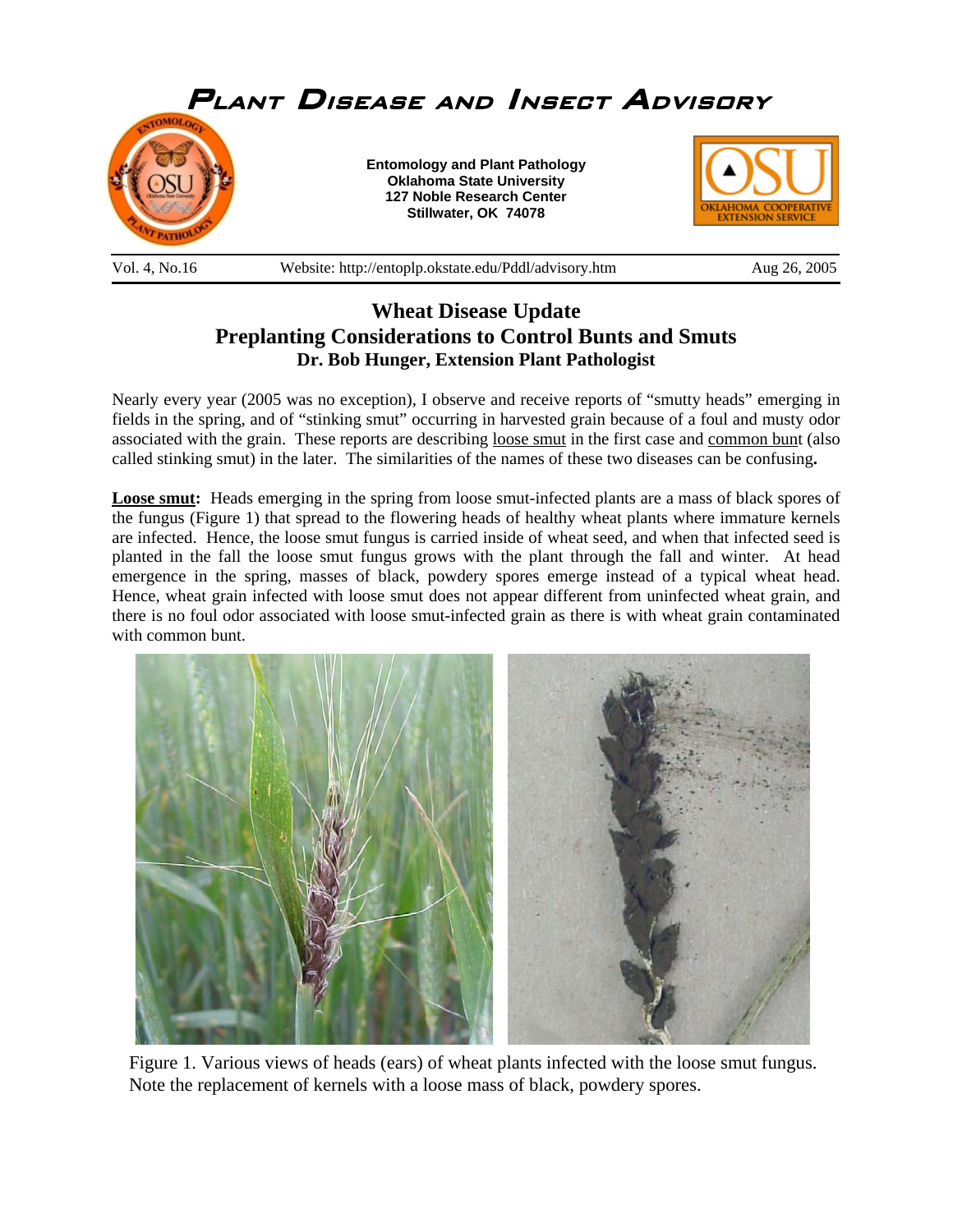**Common bunt (also called 'stinking smut'):** Wheat kernels from plants infected with common bunt are slightly smaller than an uninfected wheat kernel and are dark brown or black in color (Figure 2). The seed coat on these bunted kernels is easily crushed, which releases the bunt spores and the foul smelling odor. During harvest, these bunted kernels are broken and the spores are released to spread to the coat of healthy wheat (Figure 3) and to the soil. Hence, the common bunt fungus survives the summer in the soil and on the seed coat. These spores germinate in the soil when temperatures are cool  $\langle$  <75 F), the fungus infects young, germinating seedlings, and then the fungus grows with the developing wheat plant through the year. As the plant matures, common bunted kernels rather than healthy kernels are formed in the head.



Figure 2. Wheat seed from a healthy wheat plant (left) and from a wheat plant infected with common bunt (right).



Figure 3. (A) Wheat seed infested with common bunt spores (note all the small black specks on the seed coat, especially in the "brush"). (B) A view of the "brush" end at 63X. Note the number of common bunt spores in this small area.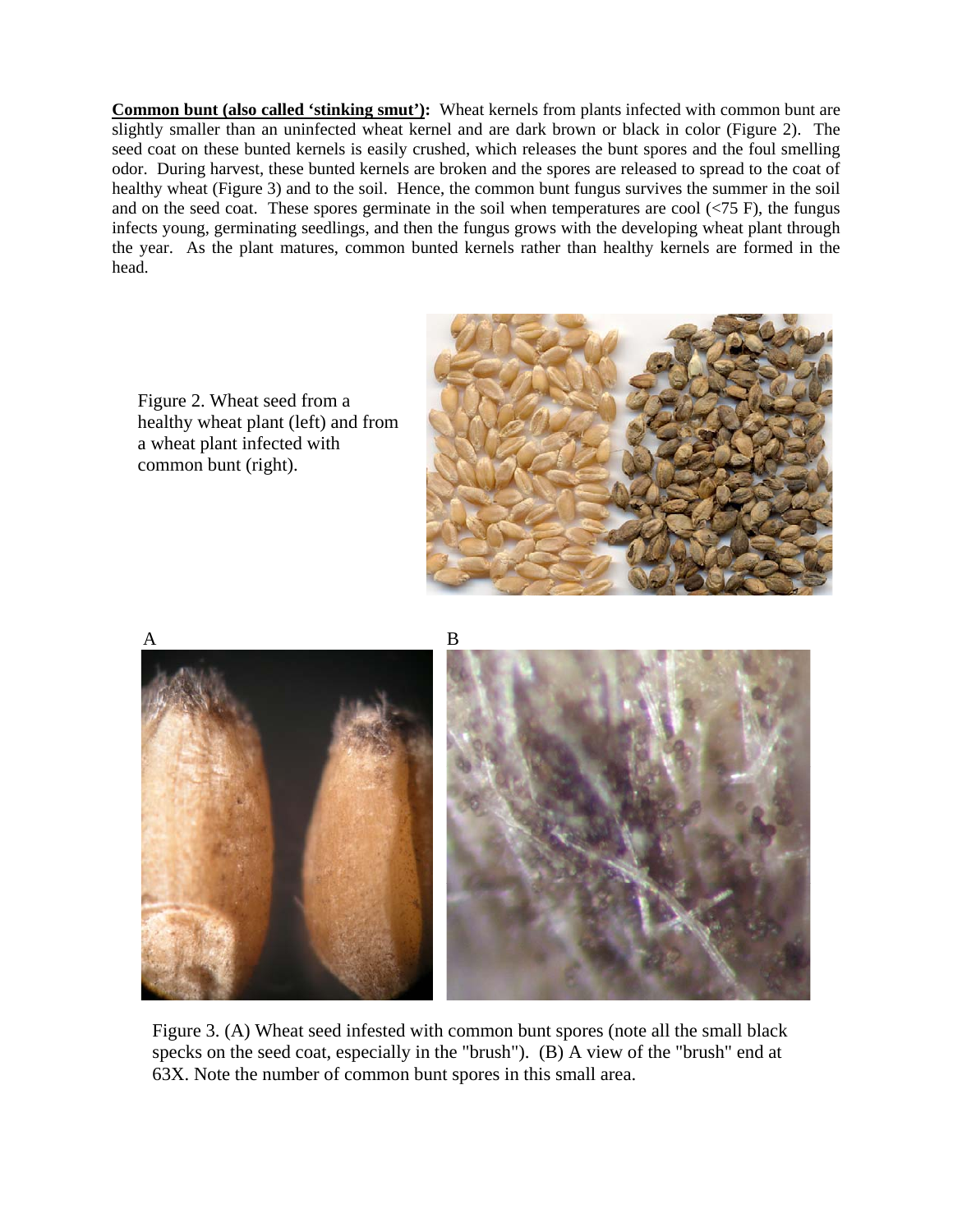**Control of common bunt and loose smut:** Control of both of these diseases is readily accomplished by treating seed with a registered fungicide effective against the bunts and smuts. Most of the fungicides available for control of common bunt are systemic fungicides (fungicides that are taken up by the plant). In general, the systemic fungicides are more effective in controlling common bunt/stinking smut than the protectant fungicides (fungicides that stay on the surface of the plant). In some cases, a treatment is a mixture of a systemic with a protectant fungicide, and sometime the treatment includes an insecticide along with the fungicide. HENCE, be sure to read the labels to see which are effective against common bunt and loose smut. Remember, a systemic fungicide is critical for controlling loose smut because the fungus that causes this disease actually resides inside of the seed. Hence, a protectant fungicide on the seed coat will not enter the germinating seedling and will not control the disease. ALSO, be sure seed is completely and thoroughly covered to obtain effective control. Planting treated seed every year (or at least every other year) is a sound practice to follow to avoid the initiation and increase of common bunt and loose smut. Further, if you have seed that you know came from a loose smut or common bunt infected field, don't use that seed to plant fields the next year. Controlling common bunt and loose smut is particularly important because of the always-present threat of Karnal bunt, which is a bunt that has the same "fishy' or "musty" smell as common bunt. Hence, elimination of common bunt and loose smut also helps to avoid the risk of common bunt being misidentified as Karnal bunt.

**Karnal bunt:** Testing of wheat produced in Oklahoma for the presence of Karnal bunt is necessary in order to obtain a phytosanitary certificate indicating that wheat in Oklahoma was tested for the presence of KB. If all samples are negative, the certificate is issued stating the wheat was produced in an area not known to be infested with KB. This certificate than allows wheat produced in Oklahoma to freely enter international markets.

Testing of wheat produced in Oklahoma in 2005 for the presence of Karnal bunt has been completed. All 73 grain samples from Oklahoma tested negative for the presence of Karnal bunt. This wheat was part of the USDA-APHIS National Survey program that is used to help ensure the marketability of U.S. wheat into the international (export) market.

For more information on common bunt, Karnal bunt & loose smut, see http://entoplp.okstate.edu/ddd/hosts/wheat.htm, consult the, "2005 OSU Extension Agents' Handbook of Insect, Plant Disease, and Weed Control (OCES publication E-832)," and/or contact your County Extension Educator.

\_\_\_\_\_\_\_\_\_\_\_\_\_\_\_\_\_\_\_\_\_\_\_\_\_\_\_\_\_\_\_\_\_\_\_\_\_\_\_\_\_\_\_\_\_\_\_\_\_\_\_\_\_\_\_\_\_\_\_\_\_\_\_\_\_\_\_\_\_\_\_\_\_\_\_\_\_\_

### **Africanized Honey Bees Continue to Move Across the State**   $\mathbf{Phi}^1$  and Richard Grantham $^2$ **Extension Entomologist<sup>1</sup> and Director of Plant Disease and Insect Diagnostics Lab2**



Bee samples from across the state continue to come into the Plant Disease and Insect Diagnostics Lab. Last year, our busiest time for new counties to be confirmed with Africanized honey bees was in the fall. Recently, after processing 18 negative samples from Oklahoma County, over the last several months, the first positive sample was collected on August 2, 2005. This large colony was sampled from a cavity within an elm tree near the 300 block of SE  $25<sup>th</sup>$  Street. Two additional counties were

added to the pool, with Dewey County (sample collected 7/12/05) and Marshall County (sample collected 8/1/05) sending in Africanized honey bees. All bees in these colonies were destroyed. Only one stinging incident was reported. In Marshall County, a horse was stung when moving through the area, however, according to reports, the horse is fine. These last two discoveries provide some important benchmarks for the state. First, we now have the Africanized honey bee (AHB) in an urban county, where the threat to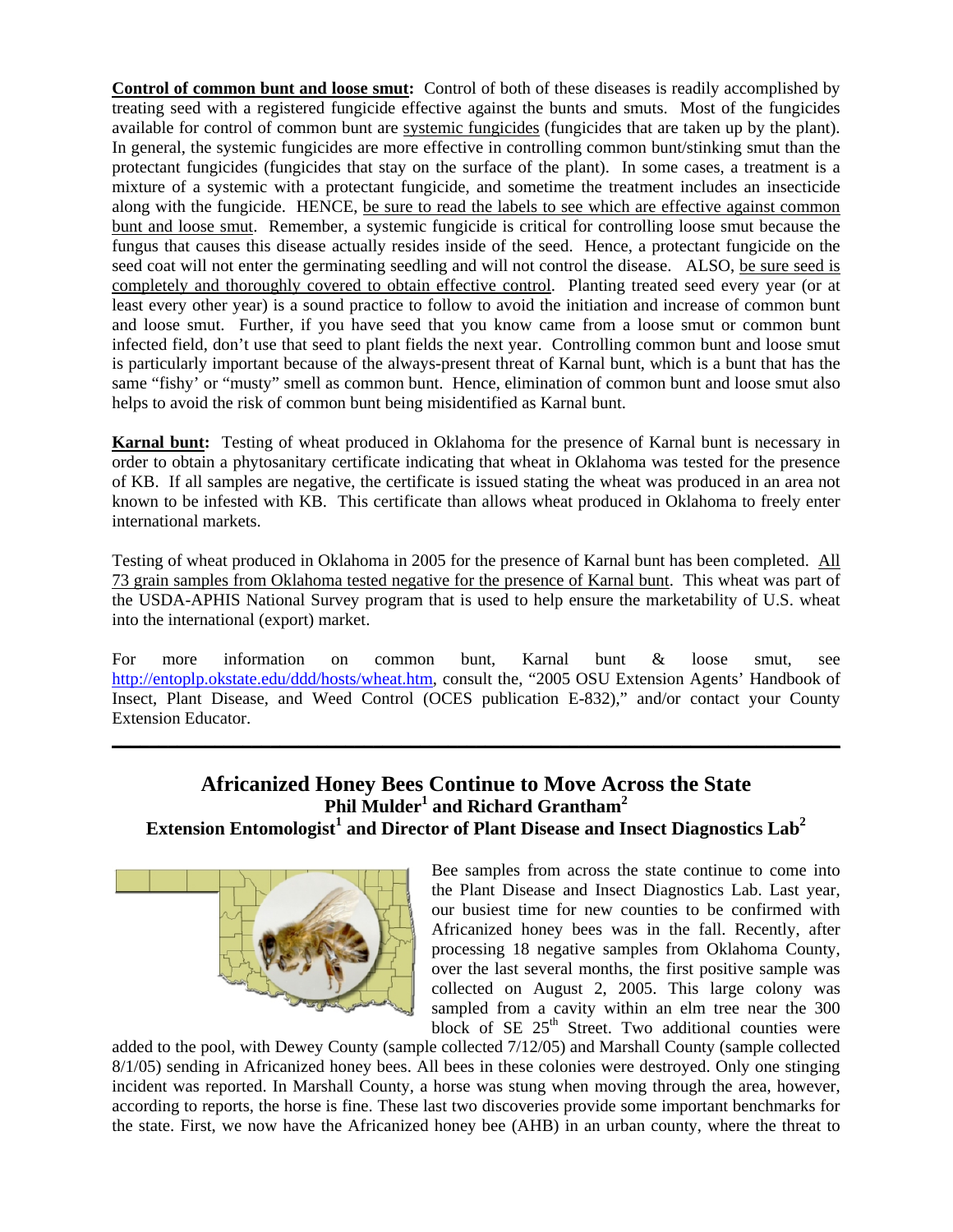interact with people is enhanced. Second, Dewey County marks the northernmost location within the state that AHB has been recovered. Presently, we do not know how far north to expect these insects to become established. If records from Arizona are any indication, AHB is widespread across that state with colonies and swarms being found at very high elevations that are often snow-covered. It appears that nature can indeed find a way around many inhospitable situations.



The general public, particularly those associated with outside duties (mowing, gardening, tree trimming, etc.) should be aware that these insects could be widespread across Oklahoma and found in nearly any environment. AHB have been known to establish colonies in water meters, tires, barrels, tree cavities, and in homes. From all external appearance, AHB do not differ significantly from their more docile European cousins; however, they can be very defensive in protecting their hive. AHB are more likely to attack intruders simply because of noise in the area (mowers, weed trimmers, blowers, chain saws, etc.). In addition, if they attack an intruder they are likely to do this with 6-10 times the number of workers stinging the victim than a European honey bee colony. Complicating the problem even more is that these defensive bees will pursue an intruder further ( up to ¼ mile) and stay angry longer (up to an hour) than European honey bees.

People who work outside, during the spring, summer, and fall should be aware of their surroundings and cautious about approaching any potentially dangerous situation involving honey bees. We recommend that people associated with outside duties involving noisy equipment take the time to assess the area before starting up their equipment. Any large crews of workers that trim trees or similar jobs should have an evacuation plan mapped out beforehand and have a vehicle nearby. This particular safety issue can also justify the purchase of several bee suits, in case of emergency. Any worker that has a history of allergic reaction to insect stings or bites should notify his employer and always carry their reaction kit with them into any potentially dangerous situation.

Oklahoma State University in cooperation with the Oklahoma Department of Agriculture, Food and Forestry will continue to assess samples throughout the state; however, where a positive collection has taken place that county is considered infested with AHB and the cost of any subsequent testing may be passed on to the landowner (currently \$35).

For those in need of additional information on Africanized honey bees and related species, consult our website at: http://www.entoplp.okstate.edu/ahb/ or the website for the Oklahoma Department of Agriculture, Food and Forestry at: http://www.state.ok.us/~okag/agri-ahbhome.htm

\_\_\_\_\_\_\_\_\_\_\_\_\_\_\_\_\_\_\_\_\_\_\_\_\_\_\_\_\_\_\_\_\_\_\_\_\_\_\_\_\_\_\_\_\_\_\_\_\_\_\_\_\_\_\_\_\_\_\_\_\_\_\_\_\_\_\_\_\_\_\_\_\_\_\_\_\_\_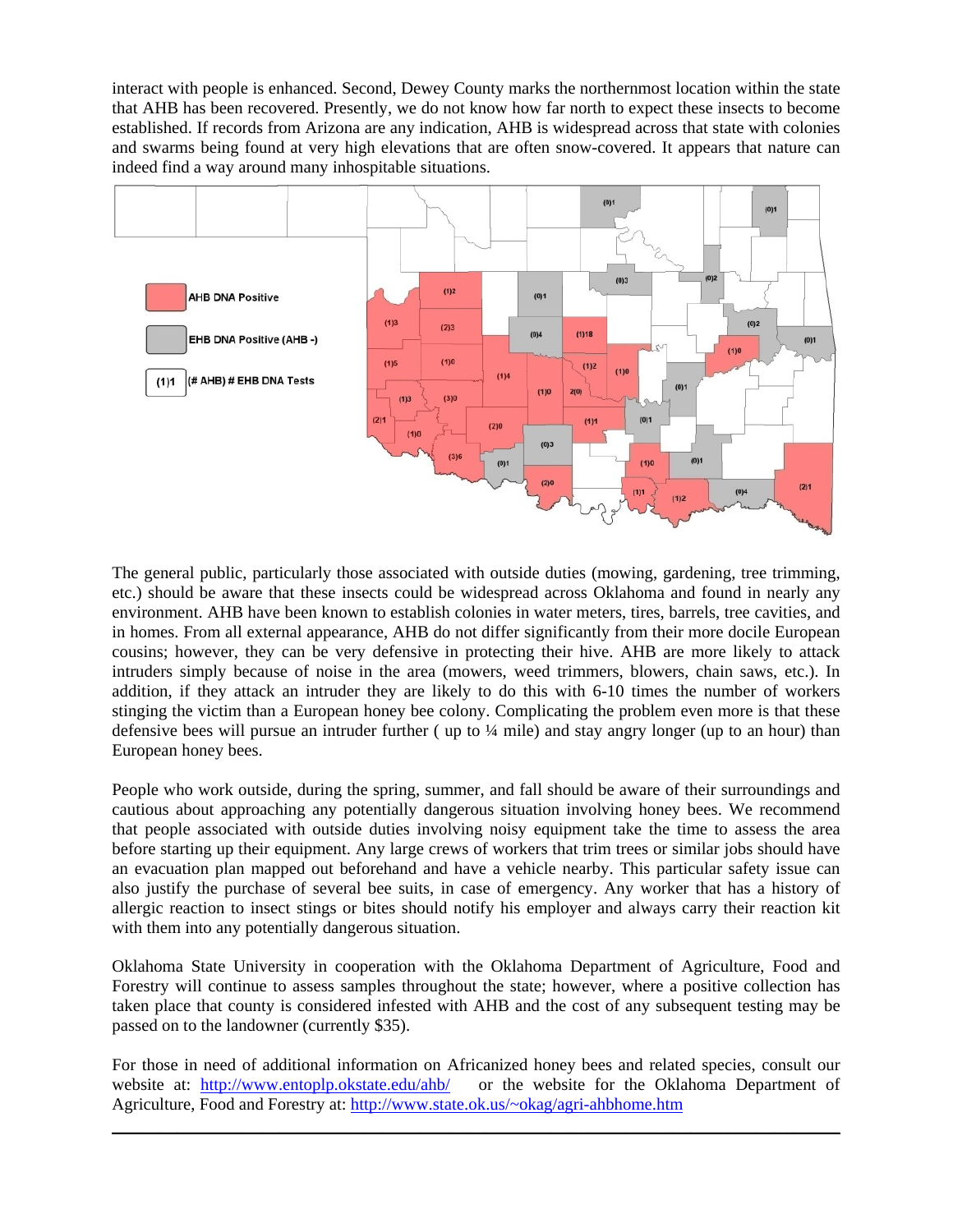### **Diligence with Pecan Weevils Still Important Phil Mulder, Extension Entomologist**



Pecan weevil season is in full swing with several areas across the state reporting moderate to heavy populations moving out of the soil and into trees. In a previous issue of this newsletter, I voiced the concern that growers should keep good records of rainfall, pecan weevil numbers (using some form of trapping), and nut maturity. Now that the time for oviposition (egg-laying) by female weevils is quickly approaching we need to revisit the importance of nut maturity and ovipositional behavior associated with pecan weevil.

Rainfall or lack of moisture may accentuate soil permeability; however, if it were the only determinant of weevil emergence why would weevils wait until late in the season to emerge? The weevil has been in the adult stage for approximately one year; so why wait till the latter part of the season? Simply put; survival and propagation of the species. The pecan weevil like the pecan is native to Oklahoma and consequently has evolved over the eons in perfect synchrony with the fruit maturity of its host and each year emerged accordingly. Studies by Boethel (1978), Dupree and Bissell (1965) have provided strong evidence that this synchrony is true. In several years of study in Louisiana and throughout the southeast, these scientists showed that the weevil emerged in late August to Early September depending on the predominant variety for that area.

After emerging from the soil, there is a preovipositional period before egg laying occurs. This period of time generally averages around 6.5 days but can occur as early as two days after emergence from the soil. Peak egg production is reached 10-12 days after emergence. Almost all of the literature does agree that oviposition does not begin until the shells are nearly hardened and contained well developed kernels. The amount of oviposition conducted by the female weevils in any given tree is very dependent not only on nut maturity but also on nut load. Weevils will mover higher into trees with fewer nuts, and begin to disperse to other trees if few nuts are discovered on the first tree. Most of the latter type of movement; however, is limited to late in the season, after peak emergence periods. Once this occurs; however, weevils have been known to move up ¼ mile. Obviously, this does not bode well for well-tended orchards near unmanaged pecans.

The next logical question to ask might deal with weevil longevity. This is an area where weevils, especially females excel. Once a weevil emerges from the soil the average period of time for survival may range from 8 to 24 days, with female weevils capable of living about 6 days longer than males. When early emerging weevils are present before the pecans are ready for oviposition, they can expand their life span until the nuts are suitable. Unfortunately, these early emerging weevils, which tend to live longer, also have an increased capacity to inflict more damage than weevils that will emerge later in the year.

The message behind much of this information is to stay diligent in combating the weevil problem, at least up until shuck split. Chemical choices may be related to several factors including other pest problems. Sevin insecticide still seems to be the standard for pecan weevil control; however, in situations where hickory shuckworm and/or stink bugs are a problem other options should be considered. These options might include a tank mix with Confirm or Intrepid to control shuckworm infestations, or a synthetic pyrethroid to control stink bugs and other important pests.

With the heavy rains experienced across the state the last week many growers have called to voice their concerns about the residual capacity of the chemicals. Many of the Sevin labels suggest an adjuvant be used to provide some modifying of the pH. To insure the best performance of the chemicals used, always follow label directions. Some of the chemicals have gone out without a spreader/sticker during this rainy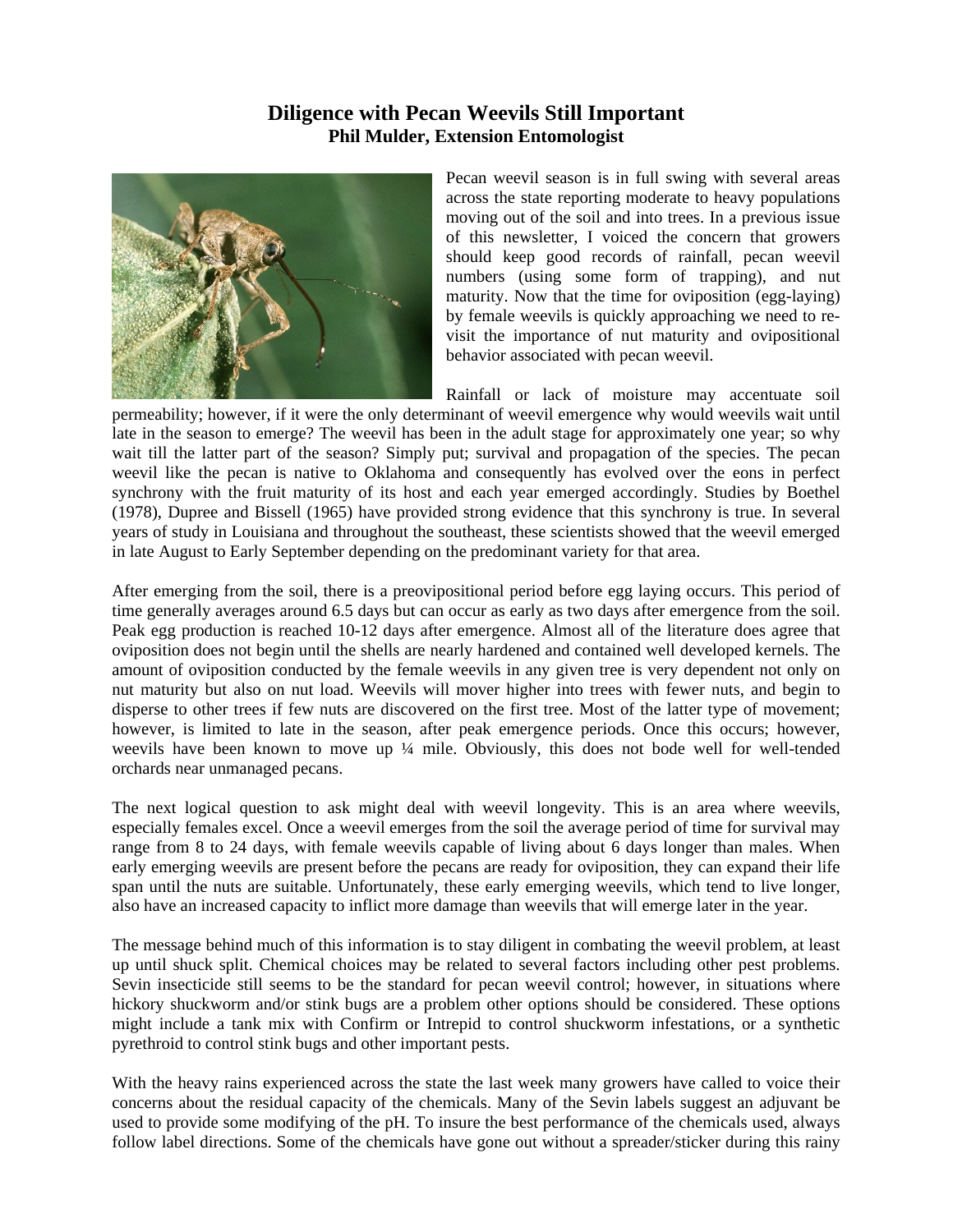period. Interestingly, I received a call from a producer that used Warrior just before (4 hours) a rainfall period. He subsequently reported effective weevil mortality for a seven day period after application. His observations were confirmed using tarps to capture fallen weevils. I would not have guessed Warrior to have this kind of residual; however, it did perform the best of all chemistries tested in Oklahoma pecan trials in 2004.

## **Whitefringed Beetles Found in Oklahoma Alfalfa Phil Mulder, Extension Entomologist**

\_\_\_\_\_\_\_\_\_\_\_\_\_\_\_\_\_\_\_\_\_\_\_\_\_\_\_\_\_\_\_\_\_\_\_\_\_\_\_\_\_\_\_\_\_\_\_\_\_\_\_\_\_\_\_\_\_\_\_\_\_\_\_\_\_\_\_\_\_\_\_\_\_\_\_\_\_\_

On August 17 samples sent to the diagnostics laboratory revealed damage on alfalfa from the whitefringed beetle, *Naupactus* (= *Graphognathus*) *leucoloma*. This beetle pest is associated with 385 different plant species including cotton, peanuts okra, soybeans, alfalfa, cowpeas, sweet potatoes, beans and peas. Adults seem to prefer plants with large, broad, smooth leaves. Larvae feed on agricultural crop roots, newly germinated acorns and nuts, and the roots of woody plants (e.g. peach, pecan, willow) and pines. While this beetle is not native to Oklahoma (originally from South America – Argentina, Peru, Chile, Uruguay) it is widely distributed throughout the southern United States. In fact, adult specimens were recovered from Enid, Oklahoma in 1995 and 1996. No damage to any crop was noted by the collector (Don Arnold).

This recent finding is a different story; agronomic damage was widespread across a field of alfalfa in Hammon, OK (Roger Mills County) and resembled the stunting symptoms often associated with stem nematode damage. This species and three others comprise a complex of whitefringed beetles in North America. Female (males are unknown) weevils are light to dark gray or brown, with a characteristic lighter band along the outer margins of the wing covers, and two paler longitudinal lines on each side of the thorax and head, one above and one below the eye. The larval stage is a creamy yellowish white, C-shaped grub with a strong thoracic swelling.



Adult beetles (only one generation per year) emerge from the soil from May to October and feed on foliage. Egg laying occurs five to 25 days after emergence. This species is parthenogenetic, which basically means they don't need to mate to produce eggs. Egg masses are laid on plant stems, roots, and soil. They can also oviposit on lumber, firewood, farm tools and machinery. The eggs hatch on average in 17 days (summer) or 100 days (winter). The larvae of whitefringed beetles feed on roots, tubers, and underground stems as well as dead plant material. The larva is the overwintering stage and pupation takes place from late April to late July. Some

larvae may spend a second year feeding on plants before they pupate. Pupal cells (constructed by the larvae) are found 5-15 centimeters below the soil surface but have been recovered at depths of 36 centimeters. The pupal stage typically lasts for about two weeks.

Damage from root feeding larvae can range from a few scattered areas of dead plants to large areas in circular spots across a field. Larval feeding appears as small to large amounts of taproot